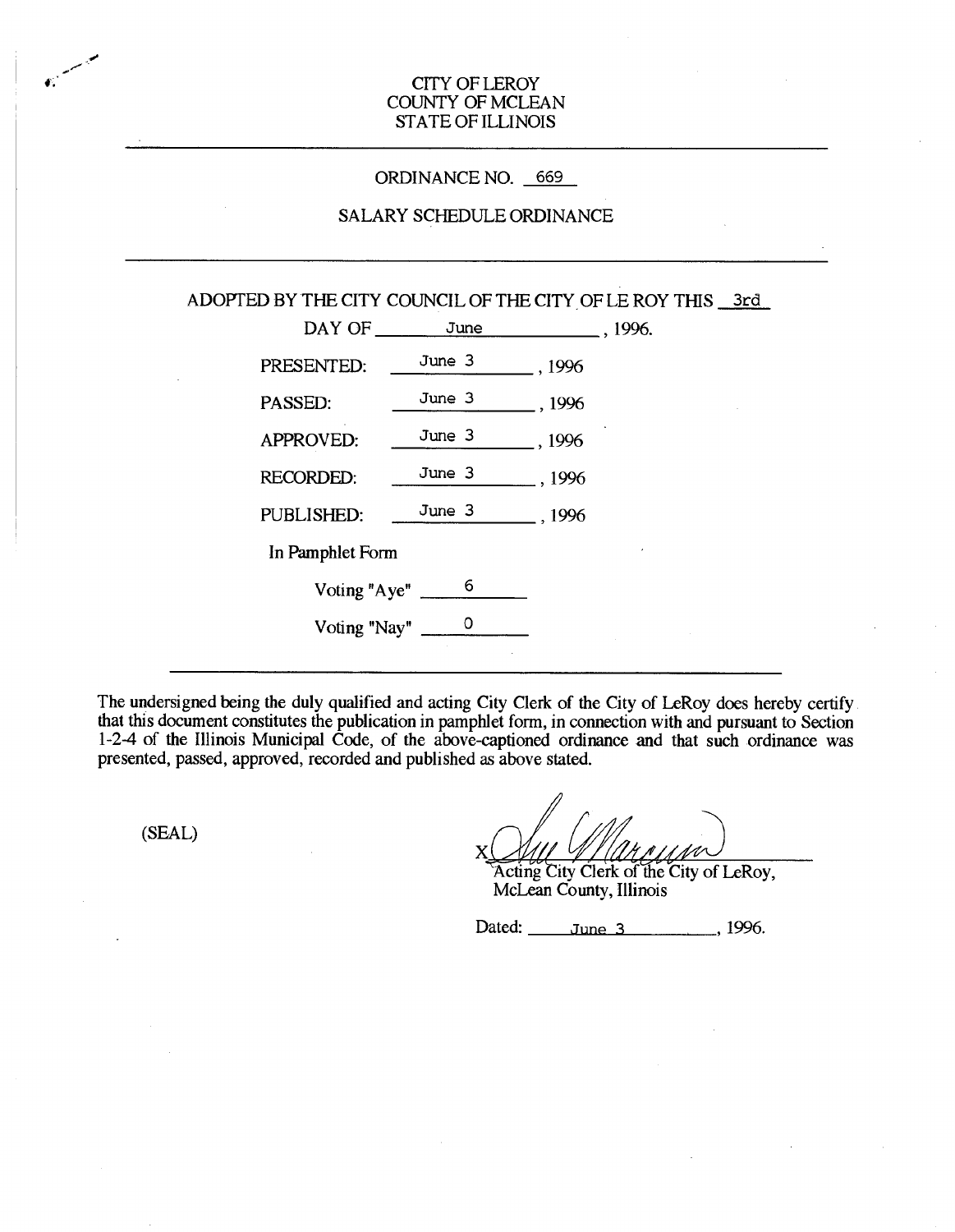#### 5, ORDINANCE NO. 669

### SALARY SCHEDULE ORDINANCE

WHEREAS, the Mayor and City Council of the City of LeRoy, McLean County, Illinois, an Illinois municipal corporation, have determined that it is appropriate to change the salaries and pay scales for various city employees and officers,

NOW, THEREFORE, BE IT ORDAINED, by the City Council of the City of LeRoy, in lawful meeting assembled, as follows:

Section 1. Annual Salary Schedule For Elected Officers.

| Mayor                                                                         |   | 3,500.00 |
|-------------------------------------------------------------------------------|---|----------|
| <b>City Clerk</b>                                                             |   | 1,200.00 |
| (Effective May 1, 1997, City Clerk to be paid an annual salary of \$1,200.00) |   |          |
| Treasurer                                                                     |   | 1,200.00 |
| Council Member (per meeting attended; two paid absences                       |   |          |
| permitted annually)                                                           | S | 50.00    |
| TIF Adminstrator I & II                                                       |   | 1,500.00 |

Section 2. Salary and Pay Schedule For Appointed Officers and Employees:

City Administrator \$40,000.00

City Attorney - (independent contractor - compensation agreed to through April 30, 1996) \$60.00 per hour for Council meetings attended, \$115.00 per hour for additional legal services plus out-ofpocket expenses.

|                                                      |                           | minimum<br>hourly wage | maximum<br><u>hourly wage</u> | annual<br>salary |
|------------------------------------------------------|---------------------------|------------------------|-------------------------------|------------------|
| Supervisor of Street Department (full time employee) |                           | \$9.95                 | 10.75                         |                  |
| Street Department Employees (full time)              | S                         | 9.60                   | 10.15                         |                  |
| Street Department Employees (part time)              |                           | 7.00                   | none                          |                  |
| City Marshall/Police Chief                           |                           |                        |                               | \$32,200.00      |
| Police Sergeant                                      |                           |                        |                               | \$24,000.00      |
| Police Officers (full time with PTI)*                |                           | 10.40                  | 11.00                         |                  |
| Police Officers (part time with PTI)                 | \$                        | 7.50                   | none                          |                  |
| Police Officers (part time, no PTI)                  | \$                        | 7.00                   | none                          |                  |
| *PTI - Police Training Institute course completed    |                           |                        |                               |                  |
| <b>Sunday Stand-By Police</b>                        | $$40.00$ per 8 hour shift |                        |                               |                  |
| Water Plant Supervisor (full time employee)          |                           | \$12.10                | 12.80                         |                  |
| Water Department Employees - Class B license         |                           | \$10.30                | 11.00                         |                  |
| Water Department Employees - Class C license         | \$                        | 10.00                  | 10.60                         |                  |
| Water Department Employees - Class D license         | \$                        | 9.90                   | 10.50                         |                  |
| Water Department Operator - no license               | \$                        | 9.62                   | 10.22                         |                  |
| Water Department Trainee (6 month probation)         | \$                        | 8.42                   | 9.02                          |                  |
| Water Department Employees - (part time)             | \$                        | 7.00                   | none                          |                  |
| Sewer Plant Supervisor (full time employee)          |                           | \$12.10                | 12.80                         |                  |
| Sewer Department Employees - Class III license       |                           | \$10.30                | 11.00                         |                  |
| Sewer Department Employees - Class IV license        |                           | 10.00                  | 10.60                         |                  |
| Sewer Department Employees - no license              | \$                        | 9.42                   | 10.25                         |                  |
| Sewer Department Trainee - (6 month probation)       | \$                        | 8.42                   | 9.02                          |                  |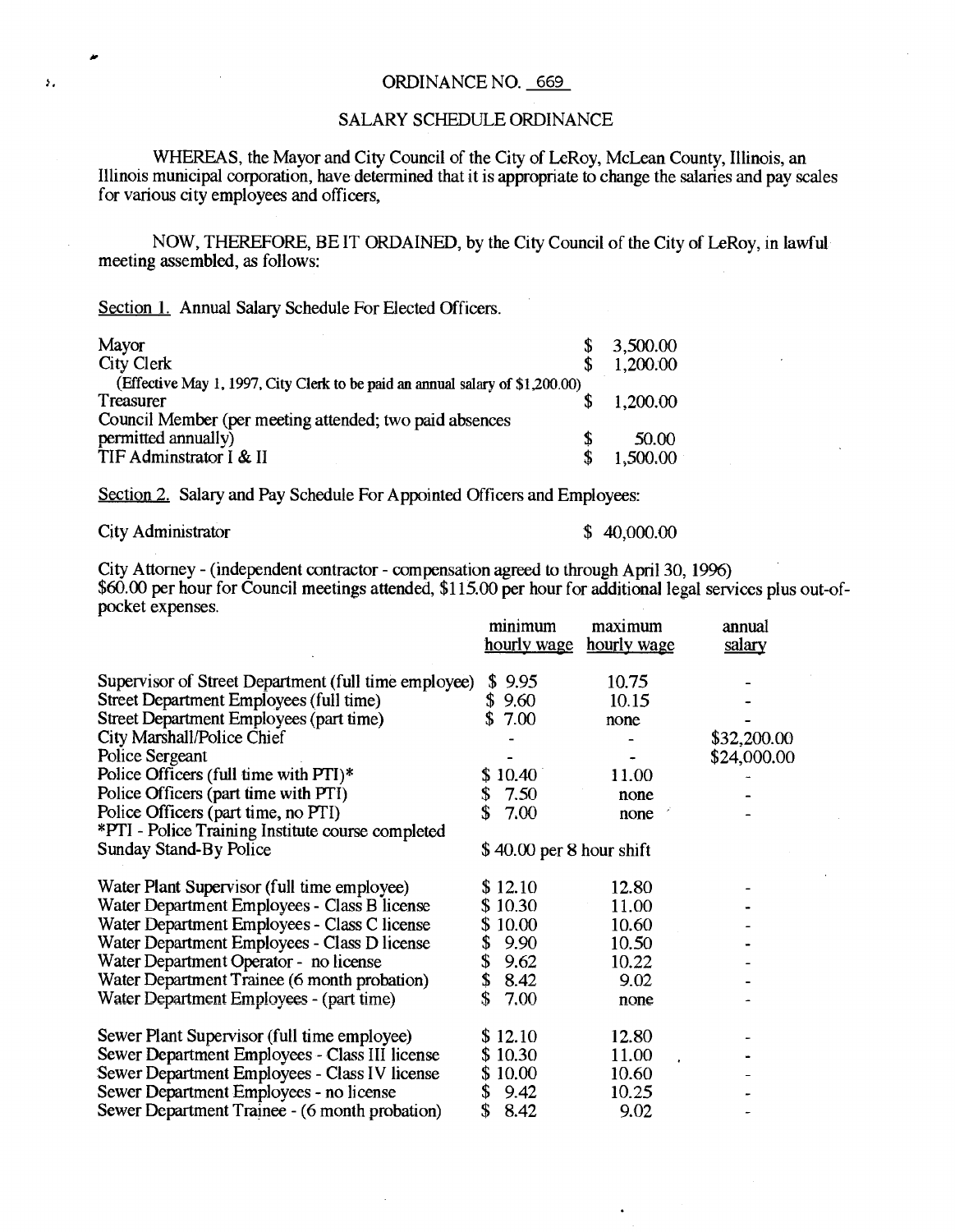|                                                                                                                                                                                                                                                                                                                                                                                                                                                                                                                                                                                                                                                                                                                             | minimum<br>hourly wage                               | maximum<br>hourly wage                     | annual<br>salary |  |  |  |
|-----------------------------------------------------------------------------------------------------------------------------------------------------------------------------------------------------------------------------------------------------------------------------------------------------------------------------------------------------------------------------------------------------------------------------------------------------------------------------------------------------------------------------------------------------------------------------------------------------------------------------------------------------------------------------------------------------------------------------|------------------------------------------------------|--------------------------------------------|------------------|--|--|--|
| Sewer/Water Depart. Employees - Class IV license<br>with Class B water license                                                                                                                                                                                                                                                                                                                                                                                                                                                                                                                                                                                                                                              | \$10.60                                              | 11.20                                      |                  |  |  |  |
| Director of Public Works                                                                                                                                                                                                                                                                                                                                                                                                                                                                                                                                                                                                                                                                                                    |                                                      |                                            | \$37,250.00      |  |  |  |
| Superintendent of any two Departments                                                                                                                                                                                                                                                                                                                                                                                                                                                                                                                                                                                                                                                                                       |                                                      |                                            | \$27,443.00      |  |  |  |
| Administrative Assistant to Mayor & Council<br>(40 hours per week)                                                                                                                                                                                                                                                                                                                                                                                                                                                                                                                                                                                                                                                          | \$<br>8.00                                           | 9.75                                       |                  |  |  |  |
| <b>Office Manager</b>                                                                                                                                                                                                                                                                                                                                                                                                                                                                                                                                                                                                                                                                                                       |                                                      |                                            | \$19,700.00      |  |  |  |
| <b>ESDA</b> Director                                                                                                                                                                                                                                                                                                                                                                                                                                                                                                                                                                                                                                                                                                        |                                                      | $$50.00$ per month + vehicle reimbursement |                  |  |  |  |
| Animal Control Officer (contract service)<br>(This position can be broken down and assigned to "First" Animal Control Officer and a "Second" Animal Control Officer,<br>in which case the First Animal Control Officer will be paid \$150.00 per month and his or her primary responsibility shall be<br>to handle dog control. The Second Animal Control Officer shall be paid \$100.00 per month and his or her primary<br>responsibility shall be to handle cat control. Whether the position remains at one Animal Control Officer, or is divided<br>between the First and Second Animal Control Officers, the position would be considered a contract position to be filled by<br>one or two independent contractors.) | \$250.00 per month                                   |                                            |                  |  |  |  |
| Building and Zoning Administrator                                                                                                                                                                                                                                                                                                                                                                                                                                                                                                                                                                                                                                                                                           | plus \$50.00 per month vehicle expense reimbursement |                                            | 7,500.00<br>S    |  |  |  |
| <b>Building and Zoning Assistant</b>                                                                                                                                                                                                                                                                                                                                                                                                                                                                                                                                                                                                                                                                                        | (not to exceed)                                      |                                            | 2,000.00<br>\$   |  |  |  |
| Summer Youth Employment                                                                                                                                                                                                                                                                                                                                                                                                                                                                                                                                                                                                                                                                                                     | \$5.50                                               | none                                       |                  |  |  |  |
| <b>Community Building Custodian</b>                                                                                                                                                                                                                                                                                                                                                                                                                                                                                                                                                                                                                                                                                         | $$210.00$ per month                                  |                                            |                  |  |  |  |

Section 3. The effective date of the Salary and Compensation Schedules as set forth herein, as well as the other provisions regarding compensation and benefits as set forth after this section, shall be May 1, 1996.

Section 4. The City Council hereby delegates authority to the Director of Public Works, Chief of Police, and any other department head, from time to time serving in the City Administration, to raise the hourly rate of any employee or subordinate supervisor's compensation up to the maximum amount indicated under the salary and pay schedule for appointed officers and employees as set forth previously in this ordinance. The Mayor shall have the authority to adjust the hourly rate, as herein previously set forth for other city employees, of the administrative assistant to the Mayor and City Council. Temporary supervisors shall have no authority to make such changes. A pay raise in an hourly rate as permitted hereunder to be made by the Director of Public Works or Chief of Police, or other department head, or by the Mayor as to the Administrative Assistant to the Mayor and City Council, shall take effect beginning the next pay period after the Director of Public Works, the Chief of Police, or other department head, or Mayor, takes such action. Reduction in pay or other compensation may only be made by the City Council and only upon the recommendation of the department head of the individual employee for whom the reduction is being considered, unless such reduction in pay or termination of pay is for disciplinary reasons, separation from service, or for other good cause.

Section 5. Any individual assigned to the position of "acting department head" or a higher position on a temporary basis shall be paid his or her regular hourly wages for the 3 days after the temporary assignment becomes effective. Once that individual has been assigned to the acting or temporary position of department head or higher position, and has held such acting or temporary position for 3 days, that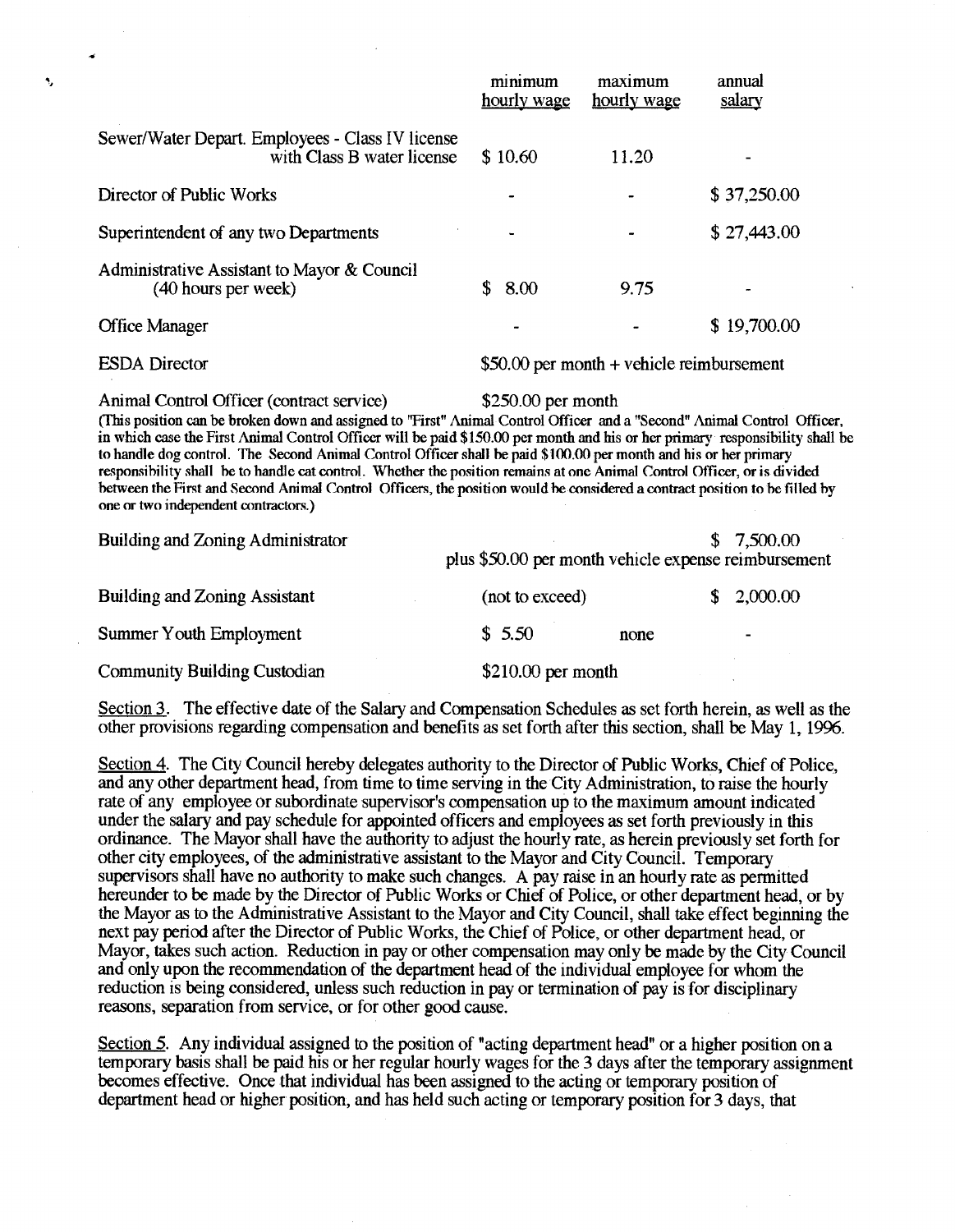department head or higher position, and has held such acting or temporary position for 3 days, that individual shall be paid for each day after the first 3 days at the rate of \$1.00 per hour over and above the hourly rate the individual was receiving at the time the acting or temporary assignment was made.

رڙ

Section 6. Police officers attending court as required from time to time in connection with their official capacities and duties will receive the regular hourly rate for such court duty time and shall not be compensated for overtime for such hours, even though such service time may result in an officer having served more than forty hours in any regular service week.

Section 7. All new full time employees (new full time police officers shall not be considered in this category) shall be paid full pay from the date of employment and shall remain on probation for a period of ninety (90) days, said probation period being for the purpose of determining the individual's ability to perform the duties of his or her job or capacity satisfactorily. All new full time police officers shall be paid at the full time rate from the beginning service date for a period of twelve (12) months which period shall be considered a probation period; additional probation time may be added at the discretion of the City Council as deemed necessary after a performance evaluation near or at the end of the first twelve (12) months probation period, and with additional performance evaluations annually or more often as may be deemed appropriate by the police committee or the City Marshal/Police Chief.

Section S. This ordinance shall be in full force and effect from and after its passage, approval and publication in pamphlet form, as required by law

PASSED by the City Council of the City of LeRoy, Illinois, upon the motion by

| <u>Lois Parkin</u>                                                                                   | seconded by <u>Dawn Thompson</u>                                                                                                                                                 |
|------------------------------------------------------------------------------------------------------|----------------------------------------------------------------------------------------------------------------------------------------------------------------------------------|
|                                                                                                      | by roll call vote on the 3rd day of June<br><sub>-</sub> , 1996, as                                                                                                              |
| follows:                                                                                             |                                                                                                                                                                                  |
| Aldermen elected $\frac{6}{1}$                                                                       | Aldermen present 6                                                                                                                                                               |
| Dave McClelland(full names)                                                                          | VOTING AYEROn Litherland, Lois Parkin, Fred Dodson, Dawn Thompson, Bill Swindle                                                                                                  |
| nones<br>VOTING NAY:                                                                                 |                                                                                                                                                                                  |
| (full names)                                                                                         |                                                                                                                                                                                  |
| ABSENT, ABSTAIN, OTHER:<br>(full names)                                                              |                                                                                                                                                                                  |
| June<br>. 1996.                                                                                      | and deposited and filed in the office of the City Clerk in said municipality on the 3rd day of<br>Sue Marcum, Acting City Clerk of the City of LeRoy,<br>McLean County, Illinois |
| June<br>., 1996.                                                                                     | APPROVED BY the Mayor of the City of LeRoy, Illinois, this 3rd ___ day of<br>Jerry C. Davis, Mayor of the City of LeRoy, McLean<br>County, Illinois                              |
| (SEAL)<br>ATTEST:<br>Sue Marcum, Acting City Clerk, City of LeRoy,<br>LeRoy, McLean County, Illinois |                                                                                                                                                                                  |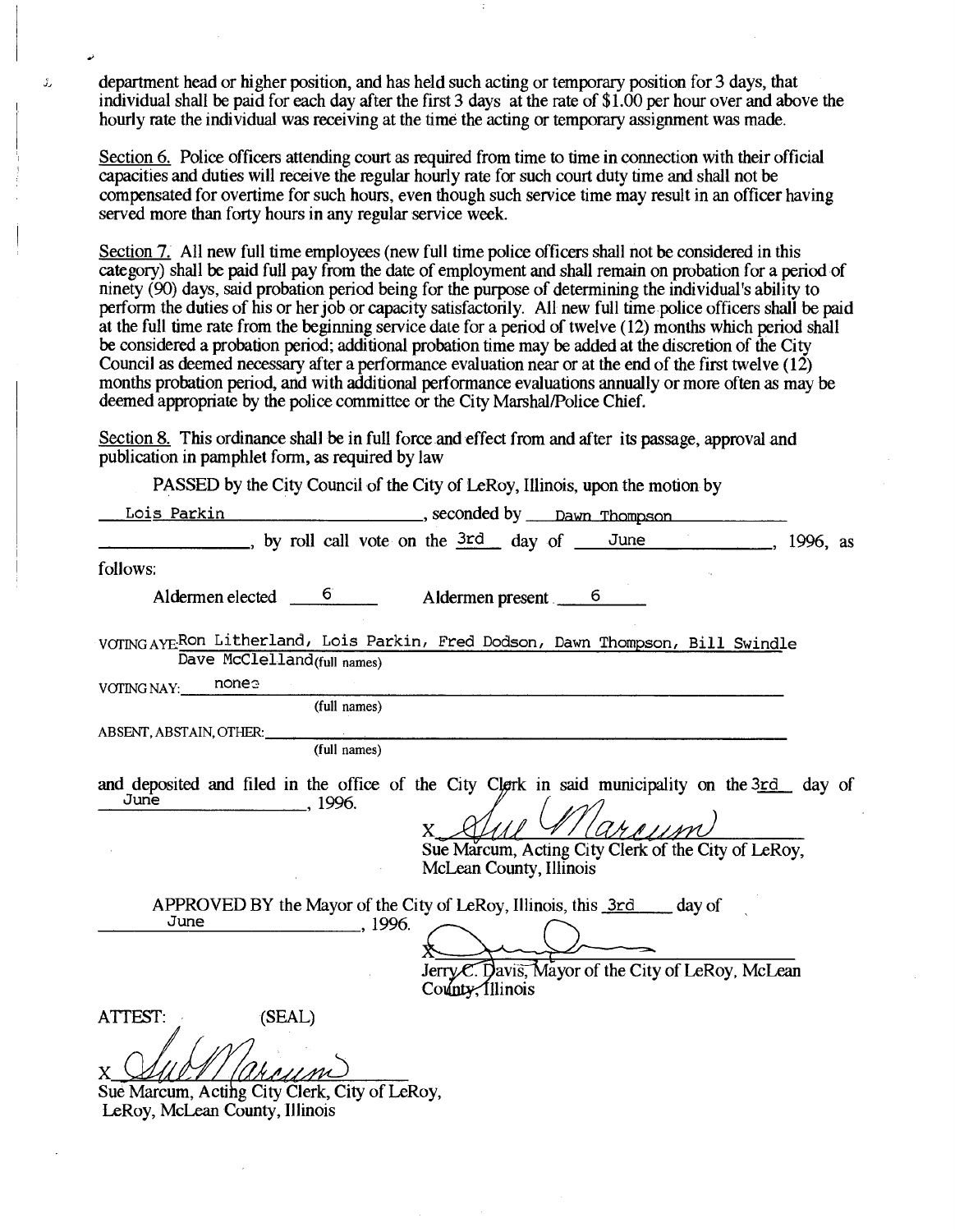# **CERTIFICATE**

I, Sue Marcum, certify that I am the duly appointed and acting municipal clerk of the City of LeRoy, of McLean County, Illinois.

I further certify that on  $\frac{June}{3}$ , 1996, the Corporate Authorities of such municipality passed and approved Ordinance No. 669 , entitled:

# SALARY SCHEDULE ORDINANCE,

which provided by its terms that it should be published in pamphlet form.

The pamphlet form of Ordinance No. 669, including the Ordinance and a cover sheet thereof, was prepared, and a copy of such Ordinance was posted at the municipal building, commencing on June 3 1996, and continuing for at least ten days thereafter. Copies of such Ordinance were also available for public inspection upon request in the office of the municipal clerk.

Dated at LeRoy, Illinois, this  $\frac{3rd}{dq}$  day of  $\frac{June}{d}$ , 1996.

(SEAL)

W

Auch (MWM)